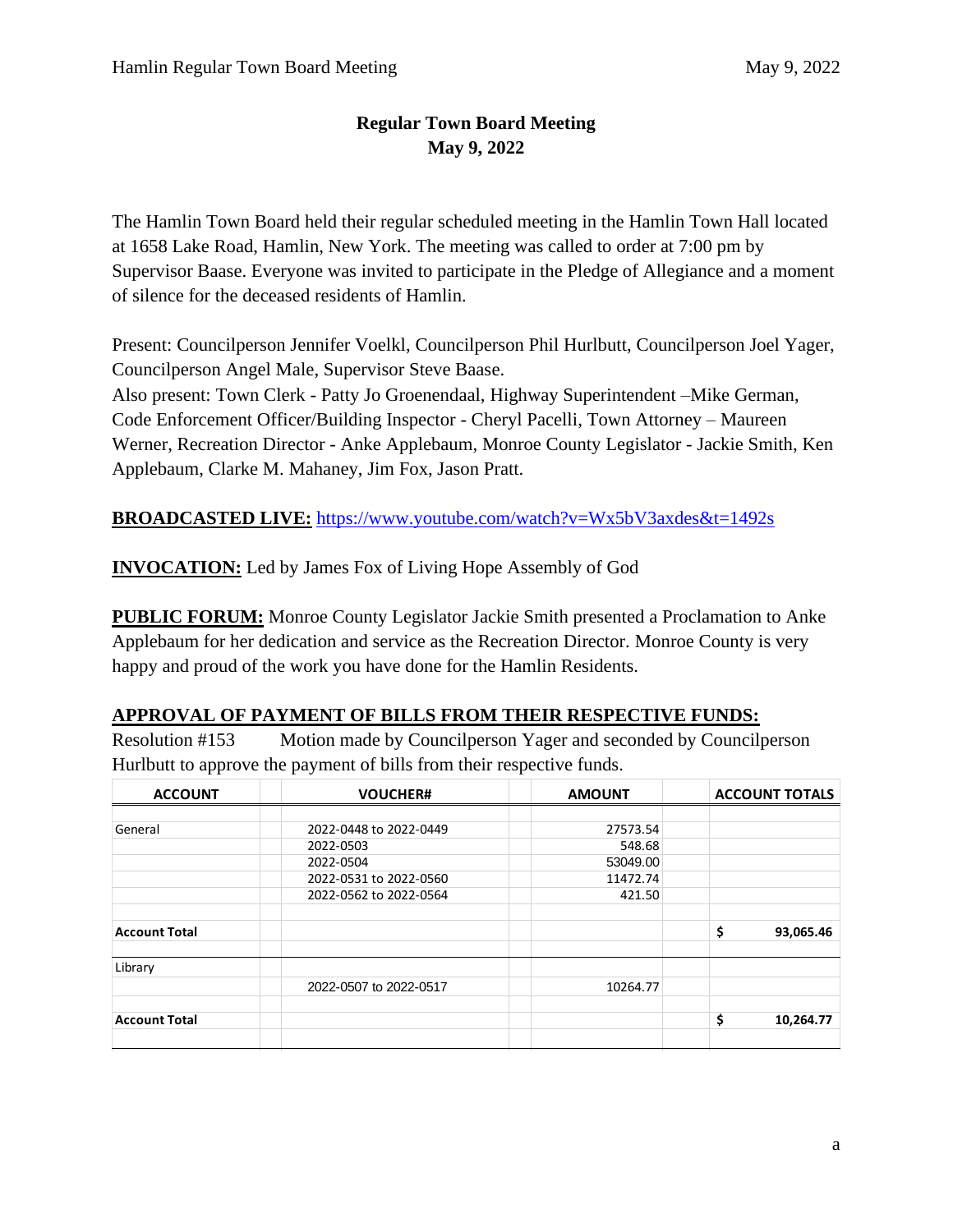| Highway                |                        |          |                      |
|------------------------|------------------------|----------|----------------------|
|                        | 2022-0518 to 2022-0530 | 8358.69  |                      |
| <b>Account Total</b>   |                        |          | \$<br>8,358.69       |
|                        |                        |          |                      |
| Sewer                  |                        |          |                      |
|                        | 2022-0505 to 2022-0506 | 135.50   |                      |
| <b>Account Total</b>   |                        |          | \$<br>135.50         |
| Light                  |                        |          |                      |
| <b>Account Total</b>   |                        |          | \$<br>$\blacksquare$ |
| Huntington Park        |                        |          |                      |
| <b>Account Total</b>   |                        |          | \$<br>$\blacksquare$ |
| Hamlin-Lakeshore       | 2022-0560 to 2022-0561 | 11302.03 |                      |
| <b>Account Total</b>   |                        |          | \$<br>11,302.03      |
| <b>Employees Trust</b> |                        |          |                      |
|                        | 2022-0497              | 2091.72  |                      |
| <b>Account Total</b>   |                        |          | \$<br>2,091.72       |
| Paychex                |                        |          |                      |
| <b>Account Total</b>   |                        |          | \$                   |
| Visa Charges           | Amazon                 | 725.00   |                      |
|                        | Apple                  | 14.99    |                      |
|                        | Crosby's               | 47.00    |                      |
|                        | Crowne Plaza Hotel     | 716.80   |                      |
|                        | <b>Staples Connect</b> | 969.98   |                      |
|                        | <b>Tops</b>            | 10.00    |                      |
|                        | WamBam Fence           | 75.00    |                      |
| <b>Account Total:</b>  |                        |          | \$<br>2,558.77       |
|                        |                        |          |                      |
| <b>GRAND TOTAL:</b>    |                        |          | \$<br>127,776.94     |

Polled votes: Councilperson Yager aye, Councilperson Voelkl aye, Councilperson Hurlbutt aye, Councilperson Male aye, Supervisor Baase aye. Motion carried.

## **CORRESPONDENCE:**

- a. Attend Canal NY 05.13.22 Free Webinar, Aquatic Invasive Species Mitigation (AIS)
- b. ACH Monitor Fraud Review Authorized Payment Accepted (E100)

## **SUPERVISOR'S MONTHLY REPORT ACKNOWLEDGED AND FILED**

### **ACCEPT RESIGNATION OF ANKE APPLEBAUM FROM THE TOWN OF HAMLIN RECREATION DEPARTMENT**

Resolution #154 Motion made by Councilperson Voelkl and seconded by Councilperson Yager to accept the resignation of Anke Applebaum from the Town of Hamlin Recreation Dept. effective the end of business on May 13, 2022.

Hurlbutt – Thank you for your service.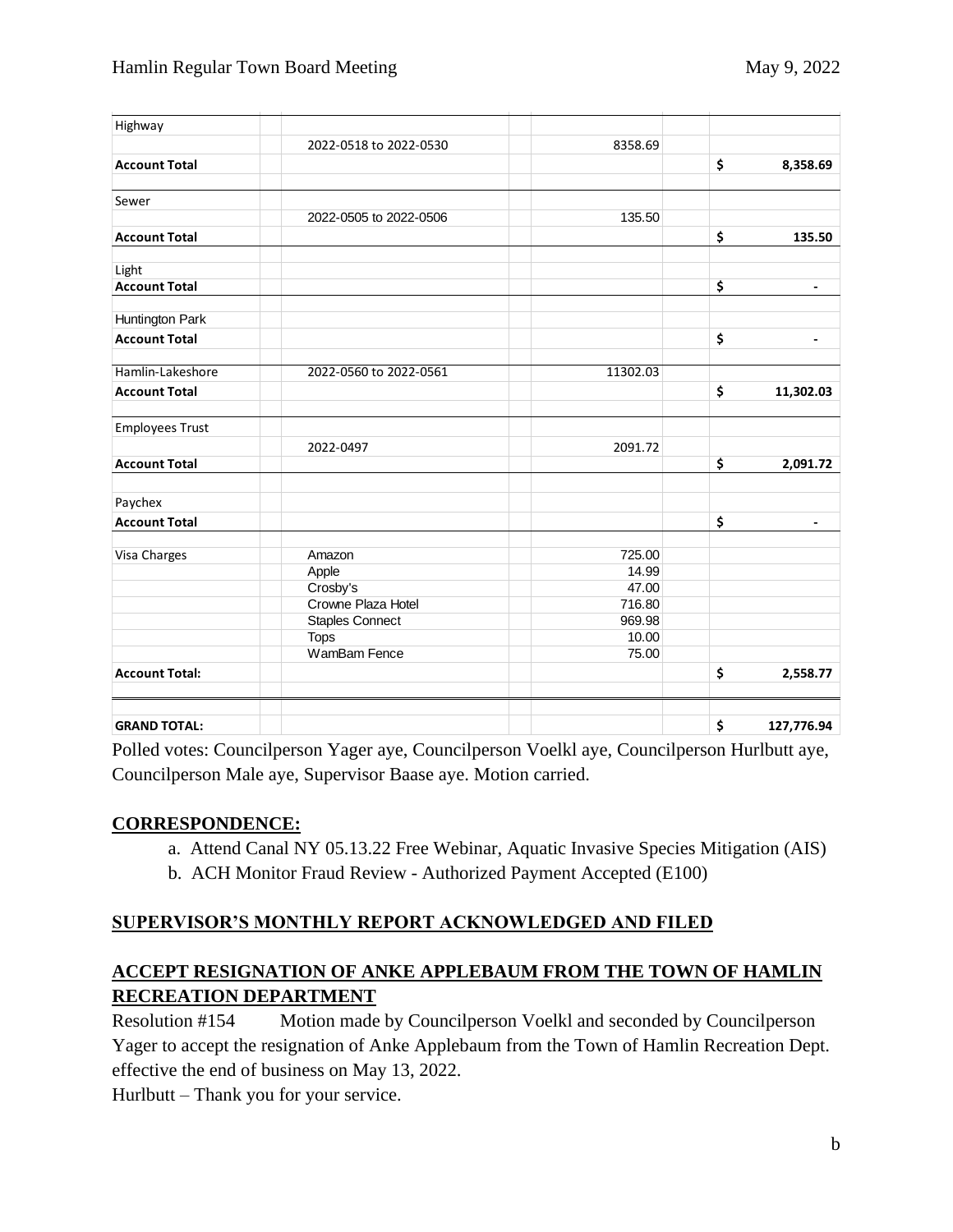Voelkl- Anke has done a lot for the community and has left a lasting impression in the community. One example is the mural on the Morton building. You have been very dedicated and committed to this town. We wish you the best.

Baase – Thank you for your service and wish you the best.

Polled votes: Councilperson Yager aye, Councilperson Voelkl aye, Councilperson Hurlbutt aye, Councilperson Male aye, Supervisor Baase aye. Motion carried

# **APPROVAL TO ADVERTISE IN THE WESTSIDE NEWS TO FILL THE OPEN POSITION OF TOWN OF HAMLIN RECREATION SUPERVISOR**

Resolution #155 Motion made by Councilperson Hurlbutt and seconded by Councilperson Male to advertise in the Westside News to fill the open position of Town of Hamlin Recreation Supervisor. All resumes must be received at the Town Clerks office, located at 1658 Lake Rd. Hamlin N.Y. 14464, by 4 pm May 31, 2022.

Polled votes: Councilperson Yager aye, Councilperson Voelkl aye, Councilperson Hurlbutt aye, Councilperson Male aye, Supervisor Baase aye. Motion carried

# **REPORTS**

Baase – Would like to appoint a Recreation Supervisor at the next Town Board Meeting after applications are due. Interviews will be done on the  $8<sup>th</sup>$  at 7:00 with back up day of the 9<sup>th</sup> and we can also go off of the Civil Service list.

## **APPROVAL TO PURCHASE FLAGS FOR POLES ALONG ROUTE 19**

Resolution #156 Motion made by Councilperson Male and seconded by Councilperson Yager to split the cost of American flags with the VFW for the poles along Route 19. 46 Flags at \$25 per flag is a total of \$1,150.00.

Polled votes: Councilperson Yager aye, Councilperson Voelkl aye, Councilperson Hurlbutt aye, Councilperson Male aye, Supervisor Baase aye. Motion carried

Yager – Dog Shelter had 20 calls. They have two dogs at the shelter. Repairs that need to be done at the shelter and will work with the Highway Department on that. Library would like to do a no fine summer.

# **APPROVAL TO WAIVE THE LIBRARY FEES FOR YOUNG ADULTS UNTIL SEPTEMBER 30, 2022**

Resolution #157 Motion made by Councilperson Male and seconded by Councilperson Voelkl to suspend all fines for children and young adults at the library until September 30<sup>th</sup> Polled votes: Councilperson Yager aye, Councilperson Voelkl aye, Councilperson Hurlbutt aye, Councilperson Male aye, Supervisor Baase aye. Motion carried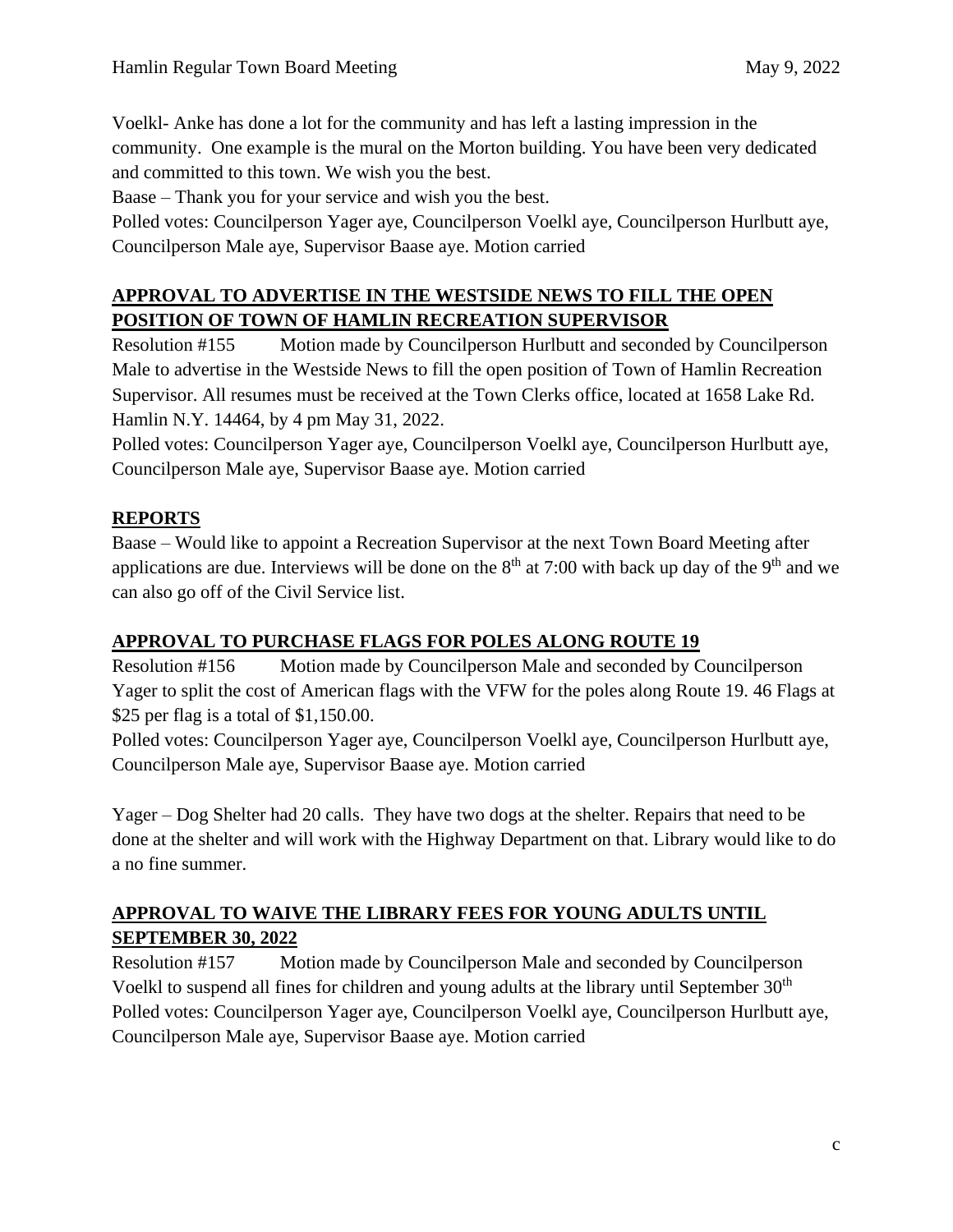Voelkl – Zoning Board of Appeals one agenda item for a house on Apple Hollow Lane for six hens. Passed around a History Trail Map brochure for Monroe County. Dave will bring some to the Town Hall. History Committee had another well attended meeting and have decided on becoming a society. Voted on officers. Would like the meetings put on the website calendar the meeting dates. Add to the next newsletter that the History Committee is looking for members. Chamber of Commerce had their first meeting in Hamlin. Working on the Treasure Trek. Trying to restructure with a membership committee and start knocking on business doors to increase membership.

Male – Hilton Parma Fire Department had 89 calls and 361 year-to-date calls. The Ambulance is having their open house for National EMS Week on May  $21<sup>st</sup>$  from 11:00 am – 2:00 pm. All are welcome. The Social Committee's next meeting is on June  $2<sup>nd</sup>$  working on a Labor Day kids celebration. Ask Dave to do a history corner for the kids. It will possibly include Pony rides & bounce houses. Working on Summer Concert series around town. Keep weekends happening in Hamlin. Make sure businesses are scheduling around each other with town support. Veterans Town Hall meeting on the 14<sup>th</sup> and hope to have a good turnout.

Hurlbutt – Hilton Morton Walker Fire Department nothing to report. Working on the Farmland Protection Plan waiting on the approval letter.

German – Finished with the Spring refuse drop off. 15 roll off dumpsters were filled, 12 pallets of electronics and 4 roll offs full of scrap metal. This helps with the cost. Brush will start this week, then they will work on cutting down more Ash trees and then move into some summer work.

Pacelli - 25 PERMITS ISSUED FROM 4/11/2022 – 5/09/2022 Permit cost received: \$3023.38 Permit valuation: \$645,369.00 6 permits have been closed. 182 Phone calls into the office \*\*\*\*\*\*\*\*\*\*\*\*\*\*\*\*\*\*\*\*\*\*\*\*\*\*\*\*\*\*\*\*\*\*\*\*\*\*\*\*\*\*\*\*\*\*\*\*\*\*\*\*

Sent out 12 violation notices for various code violations and complaints. Spring building seems to be picking up. Barns, Pools, Hot Tubs, Fences. I did see a report that lumber is hopefully beginning to go down again.

Applebaum – Have hired more staff and now we can have camp hours from 7 am– 5 pm. This has helped with more registrations. The Friends of Hamlin Recreation will be sponsoring camp scholarships for the summer. The surveillance cameras have been installed. Signs are needed to state that the park is under surveillance. Tiny Tot program needs more staff/coaches to help run it. It runs June – July on Thursdays for 6 weeks. 17 are on the waiting list. Short on umpires and